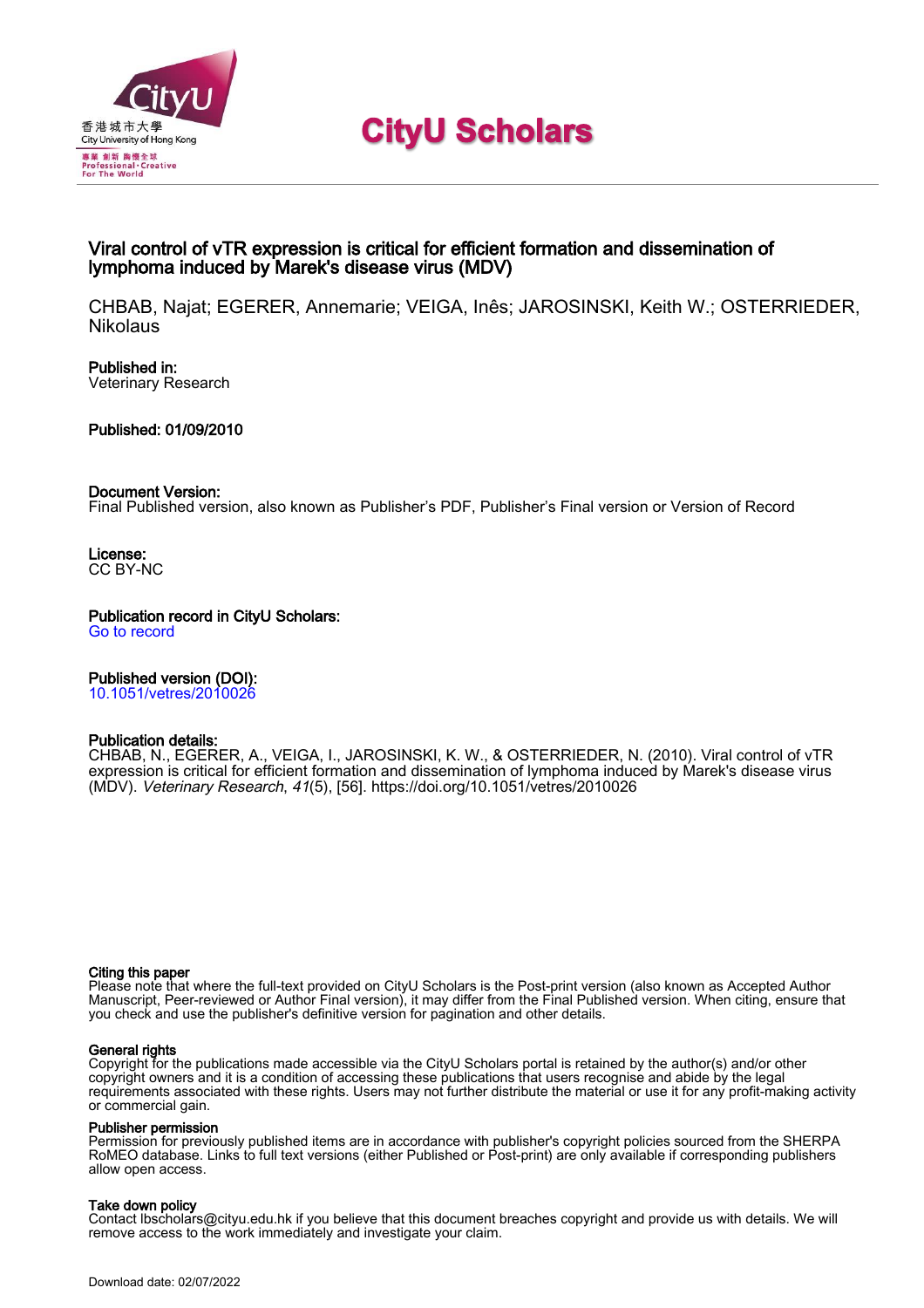© The authors, published by INRA/EDP Sciences, 2010

# Original article

# Viral control of vTR expression is critical for efficient formation and dissemination of lymphoma induced by Marek's disease virus (MDV)

Najat CHBAB<sup>1,2</sup>, Annemarie EGERER<sup>1</sup>, Inês VEIGA<sup>1</sup>, Keith W. JAROSINSKI<sup>2</sup>, Nikolaus Osterrieder<sup>1,2\*</sup>

<sup>1</sup> Institut für Virologie, Freie Universität Berlin, Philippstr. 13, 10115 Berlin, Germany <sup>2</sup> Department of Microbiology and Immunology, College of Veterinary Medicine, Cornell University, Ithaca, NY 14853, USA

(Received 21 January 2010; accepted 27 April 2010)

Abstract – Marek's disease virus (MDV) is an alphaherpesvirus that causes lethal T-cell lymphomas in chickens. MDV is unique in that it harbors two copies of a viral telomerase RNA subunit ( $vTR$ ) in its genome exhibiting 88% sequence identity to the chicken orthologue, chTR. The minimal telomerase ribonucleoprotein complex consists of a protein subunit with reverse transcriptase activity (TERT) and TR. Physiologically, the complex compensates for the progressive telomere shortening that occurs during mitosis and is involved in the process of cellular immortalization. Previous studies showed that MDV vTR performes an auxiliary function during oncogenesis. Comparative in vitro analysis of the viral and chicken TR promoters revealed that the vTR promoter (PvTR) was up to 3-fold more efficient than the chTR promoter (PchTR) in avian cells and that the stronger transcriptional activity of PvTR resulted largely from an E-box located two nucleotides downstream of the transcriptional start site of the vTR gene. To test the hypothesis that PvTR is required for vTR expression and, hence, efficient tumor formation, we generated a recombinant virus, vPchTR<sup>+/+</sup>, in which the vTR promoter was replaced by that of chTR. In vivo, growth of  $vPchTR^{+/+}$  was indistinguishable from that of parental virus; however, tumor induction was reduced by > 50% and lymphomas were smaller and less disseminated when compared to those induced by parental virus. We concluded that PvTR is not required for lytic replication in vivo but is essential for efficient transcription of vTR and thereby critical for efficient MDV lymphoma formation.

#### MDV / lymphoma / viral telomerase RNA / promoter control

#### 1. INTRODUCTION

Marek's disease virus (MDV) is an avian herpesvirus that causes Marek's disease (MD), a highly contagious and malignant T-cell lymphoma in chicken. MDV is a member of the genus Mardivirus within the Alphaherpesviri-nae subfamily [[4,](#page-11-0) [5](#page-11-0)]. The MDV genome is approximately 180 kb in length and consists

of a unique long (UL) and a unique-short (US) segment, each of which are flanked by inverted repeats, called terminal and internal repeats long (TRL and IRL), and terminal and internal repeats short (TRS and IRS), respectively [\[17,](#page-11-0) [37](#page-12-0)]. MD is characterized by immunosuppression, neurological symptoms and the induction of T-cell lymphomas in the viscera as early as 2 weeks post-infection (p.i.). According to the current model of pathogenesis, infection is initiated in the respiratory tract after \* Corresponding author: no.34@fu-berlin.de

This is an Open Access article distributed under the terms of the Creative Commons Attribution-Noncommercial License (http://creativecommons.org/licenses/by-nc/3.0/), which permits unrestricted use, distribution, and reproduction in any noncommercial medium, provided the original work is properly cited.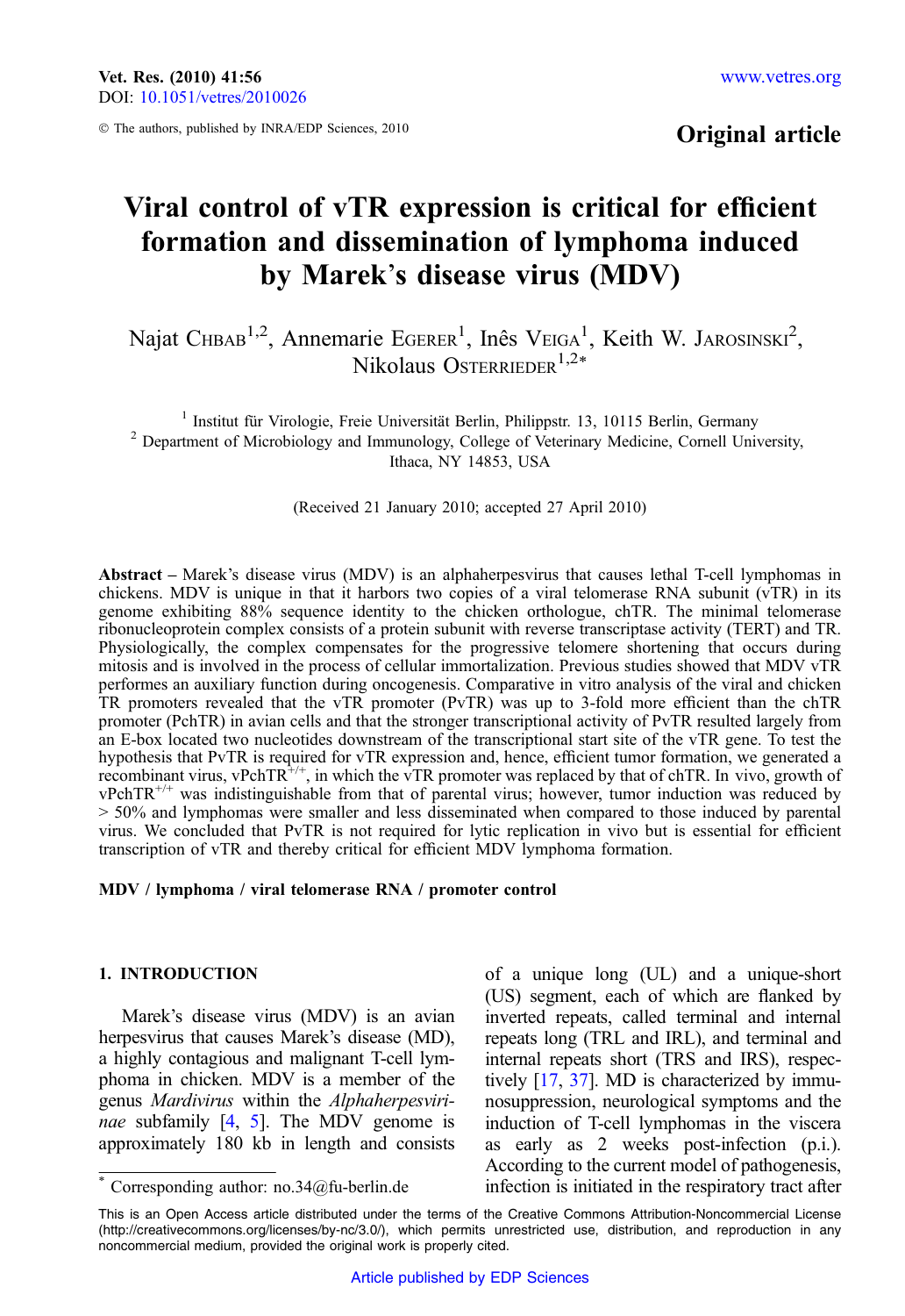inhalation of infectious virus where phagocytic cells, macrophages and/or dendritic cells (DC), become infected. Within 24 h after initial uptake, virus is detectable in the bursa of Fabricius. Lytic replication occurs in many cell types, including B and T cells, but only T cells, predominantly of the CD4+ phenotype, harbor latent MDV that can ultimately result in transformation [[2](#page-11-0), [29\]](#page-12-0).

Apart from its significance to animal health, MDV provides a good model to study virusinduced oncogenesis. It is well established that MDV encodes the oncoprotein Meq, which has been shown to directly cause transformation of cells. Recently, another viral product encoding a telomerase RNA component (TR), termed vTR, has been reported to play a role in the development, maintenance, and dissemination of MDVinduced tumors [\[36](#page-12-0)]. MDV contains in its genome two identical copies of vTR with one copy contained in both the TRL and IRL [\[7\]](#page-11-0).

TERT, a reverse transcriptase, and its partner TR represent the catalytic core of the telomerase, a eukaryotic ribonucleoprotein complex that compensates by the addition of telomeres for the inability of DNA polymerase to copy the  $3'$  end of linear chromosomes [[1](#page-11-0)]. Telomeres are essential nucleoprotein structures of all eukaryotic chromosomes, protecting them from exonuclease degradation and end-to-end chromosomal fusions. Telomerase replicates telomeres by utilizing TERT and its intrinsic RNA template TTAGGG within TR to add multiple repeats onto the ends of chromosomes. This DNA elongation compensates for the erosion of telomeres during each round of DNA replication [[1](#page-11-0), [40\]](#page-12-0). Telomerase activity is not detectable in normal somatic cells, but is strongly expressed during fetal development and constitutively expressed in highly proliferative cells such as germ line cells, stem cells, and lymphocytes [\[11,](#page-11-0) [38\]](#page-12-0). Hence, telomere erosion limits the replicative capacity of somatic cells  $[9, 20]$  $[9, 20]$  $[9, 20]$ and when telomeres shorten to a critical length, cells enter a stage termed replicative senescence where cell division is prevented [\[10](#page-11-0)].

Telomerase levels are elevated in more than 85% of human cancers. High telomerase activity and stabilization of telomere lengths have also been detected in spontaneously-induced tumors or virus-transformed cell lines [\[16,](#page-11-0) [31](#page-12-0), [32](#page-12-0)]. In cells infected by oncogenic viruses, an increase in telomerase activity has been associated with an up regulation of the TERT component through a complex network of transcription factors and cis-acting sequences [[22\]](#page-12-0).

MDV is unique among viruses because it is the only known virus encoding its own telomerase RNA. The MDV RB-1B strain vTR is a 443 nt RNA that displays 88% sequence homology to that of the chicken TR gene (chTR), suggesting that it was pirated from the chicken genome [[7\]](#page-11-0). Functionality of vTR has been demonstrated in TR deficient murine cells in which vTR is capable of supporting telomerase activity by interacting with TERT more efficiently than chTR [[8\]](#page-11-0). The role of vTR in MDV lymphomagenesis was also demonstrated as deletions of the CR1-2 region in both copies of vTR in the oncogenic strain MDV RB-1B resulted in a 60% reduction of tumors in infected chickens [[36](#page-12-0)]. Lymphomas in chickens challenged with vTR deletion viruses were smaller in size and less widely disseminated. Thus, vTR exhibits auxiliary functions during oncogenesis, enhancing the incidence and severity of lymphoma caused by MDV [\[36\]](#page-12-0). Also, up regulation of telomerase activity during MDV infection was associated with an increase in vTR gene expression [[33](#page-12-0)]. In vitro analyses showed that up regulation of vTR expression is in fact related to a stronger transcriptional activity of the vTR promoter (PvTR), that was associated to an E-box located two nucleotides downstream from the transcriptional start site of the vTR gene. The c-Myc oncoprotein has been implicated in the transcriptional regulation of vTR, which in turn can be controlled through Meq activity [[19](#page-12-0), [24,](#page-12-0) [33\]](#page-12-0).

Here, we tested the hypothesis that the authentic PvTR is required for efficient and timely coordinated expression of vTR and, hence, efficient tumor formation. By generating a recombinant virus, vPchTR<sup>+/+</sup>, in which PvTR was replaced by its chicken counterpart, we observed that lytic replication of vPchTR<sup> $^{+/+}$ </sup> in vivo was indistinguishable from that of parental virus. However, tumor induction was reduced by more than 50% and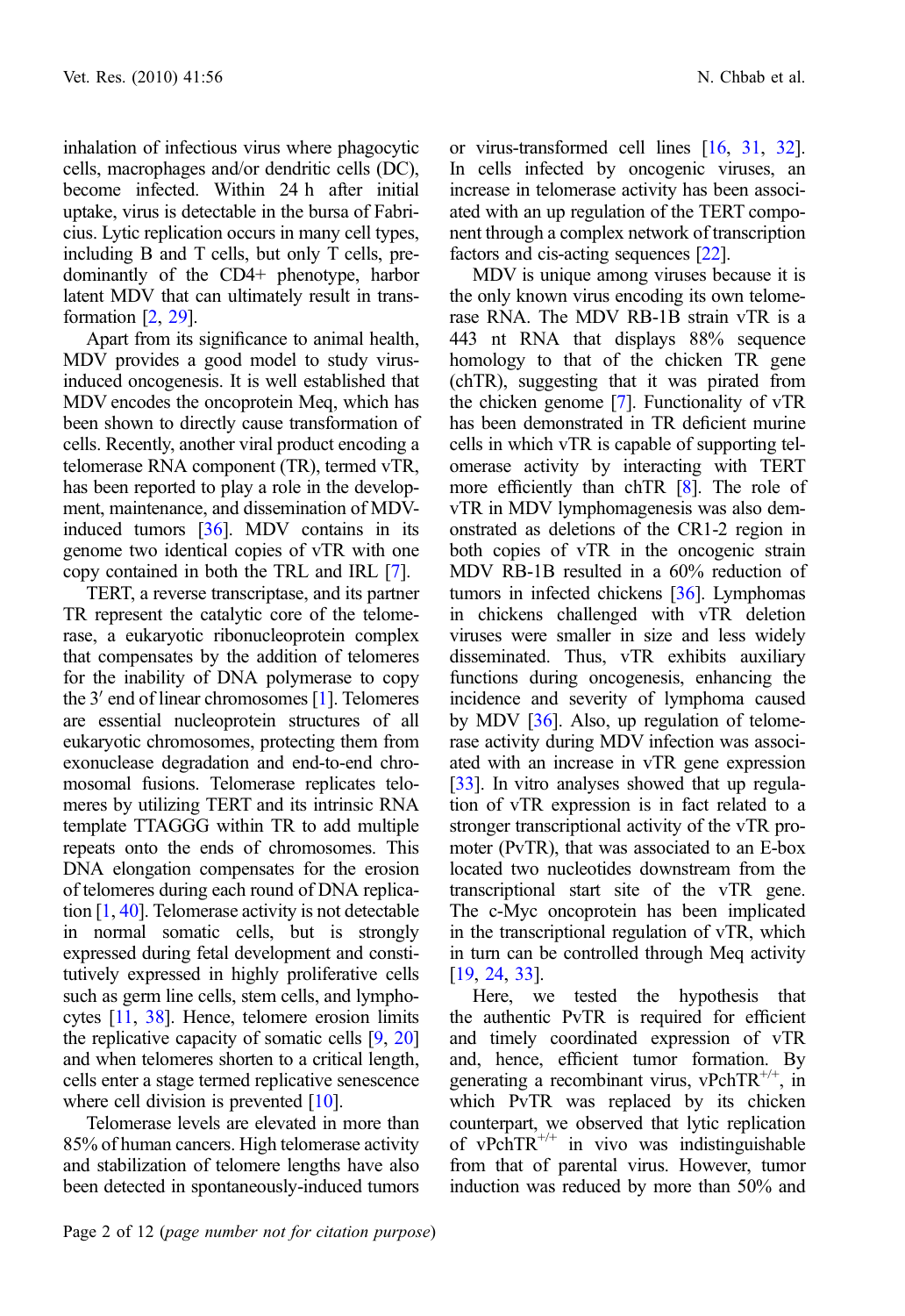those lymphomas were smaller in size and less widely disseminated when compared to those induced by parental virus. These data indicated that the PvTR is also essential for efficient MDV lymphoma formation, most likely through high level vTR expression.

#### 2. MATERIALS AND METHODS

#### 2.1. Cells and viruses

Chicken embryo cells were prepared from 11- day-old embryos as previously described [\[30\]](#page-12-0) and maintained in minimal essential medium (Biochrom, Berlin, Germany) supplemented with 10% fetal bovine serum (Biochrom) and grown at 37  $^{\circ}$ C in a  $5\%$  CO<sub>2</sub> atmosphere.

The mutant in which the PvTR was exchanged with the chTR promoter (PchTR) was termed  $vPchTR^{+/+}$  and the revertant virus in which the vTR promoter was reinserted was termed  $vPvTR^{+/+}$ . The mutants were generated from pRB-1B, an infectious bacterial artificial chromosome (BAC) containing the genome of the highly virulent RB-1B strain [[26](#page-12-0)] that had been restored for horizontal transmission [[13](#page-11-0)]. Parental vRB-1B and recombinant viruses  $vPchTR^{+/+}$  and  $vPvTR^{+/+}$  were reconstituted by CaPO4 co-transfection of BAC DNA with pCAGGS-NLS/Cre [[12,](#page-11-0) [15\]](#page-11-0), a plasmid expressing the Cre enzyme for excision of mini-F sequences using  $loxP$  sites, into CEC. After 2 to 4 passages, virus stocks were prepared and frozen in liquid nitrogen until further use.

#### 2.2. Bacteria, plasmids and BAC

All plasmids were constructed and maintained in Escherichia coli DH10B cells grown at 37  $^{\circ}$ C in Luria-Bertani (LB) medium unless otherwise stated. BAC maintenance and Red recombinations were performed in E. coli strain GS1783 (kindly provided by Dr Gregory Smith, Northwestern University, Chicago, IL, USA) harboring pRB-1B and containing a  $\lambda$  prophage encoding the recombination enzymes Exo, Beta, and Gam [\[35\]](#page-12-0). The PvTR sequences were replaced by the PchTR sequences in pRB-1B genome by two-step Red mutagenesis, following the strategy described for introduction of long sequence stretches [[35](#page-12-0)]. DNA extracted from CEC was used as a template to PCR amplify the PchTR with primers PchTR-F and PchTR-R ([Tab. I\)](#page-4-0). The PCR product was digested with HindIII

and EcoRI and cloned into the corresponding sites of plasmid pUC18 resulting in recombinant plasmid pUC18-PchTR. The second step was the construction of the universal transfer plasmid pEPkan-PchTR, which harbors a transfer cassette, termed PchTR-I-SceI-aphAI, and contains the sequences of interest (PchTR) with an *aphAI* sequence that confers kanamycin resistance  $(kan')$ , an adjoining I-SceI site, and a duplication of a short sequence of PchTR. To this end, the I-SceI-aphAI fragment was PCR amplified from plasmid pEPkan-S [\[35\]](#page-12-0) using primers pEPchTRpromIN-F and pEPchTRpromIN-R [\(Tab. I](#page-4-0)). After gel purification, the PCR product was cloned into plasmid pUC18-PchTR using a singular PstI site located in the PchTR fragment. The cassette PchTR-I-SceI-aphAI was amplified from the plasmid pEPkan-PchTR using primers PvTRexch-Forw and PvTRexch-Rev and then introduced into pRB-1B by a first Red recombination after electroporation of 100 ng of the purified fragment into GS1783 harboring the BAC. The insertion of the transfer cassette resulted in duplication of a short sequence stretch within PchTR, which was used to remove the aphAI resistance gene by a second Red recombination after induction of the restriction endonuclease I-SceI [\[35](#page-12-0)]. The exact same procedure was repeated in the second repeat-long region, resulting in introduction of two copies of PchTR into pRB-1B; the final construct was termed  $pPchTR^{+/+}$ .

To reintroduce PvTR sequences into the pPchTR+/+ genome, PvTR was amplified with primers Resc-PvTR-F and Resc-PvTR-R [\(Tab. I](#page-4-0)). The PvTR fragment was digested with EcoRI and HindIII and cloned into pcDNA3 (Invitrogen, Darmstadt, Germany) generating recombinant vector pcDNA3- PvTR. Primers pEP-PvTR-F and pEP-PvTR-R ([Tab. I](#page-4-0)) were used for PCR amplification of the I-SceI-aphAI cassette from pEPkan-S and transferred into the unique BamHI site of pcDNA3-PvTR generating the transfer plasmid pEPkanPvTR. From this vector, a fragment containing the PvTR sequence and the I-SceI-aphAI cassette was amplified with primers EPrescPvTR-F and Resc-PvTR-R [\(Tab. I](#page-4-0)) and used for the repair of  $pPchTR^{+/+}$  by two-step Red recombination exactly as described above.

#### 2.3. Southern blot analysis

Probes used in Southern blot analysis were prepared using the PCR DIG Probe Synthesis kit (Roche Applied Science, Mannheim, Germany) according to the manufacturer's protocols. The DIG-labeled  $kan<sup>r</sup>$  probe was amplified from plasmid pEPkan-S using specific primers Kan-F and Kan-R [\(Tab. I](#page-4-0)).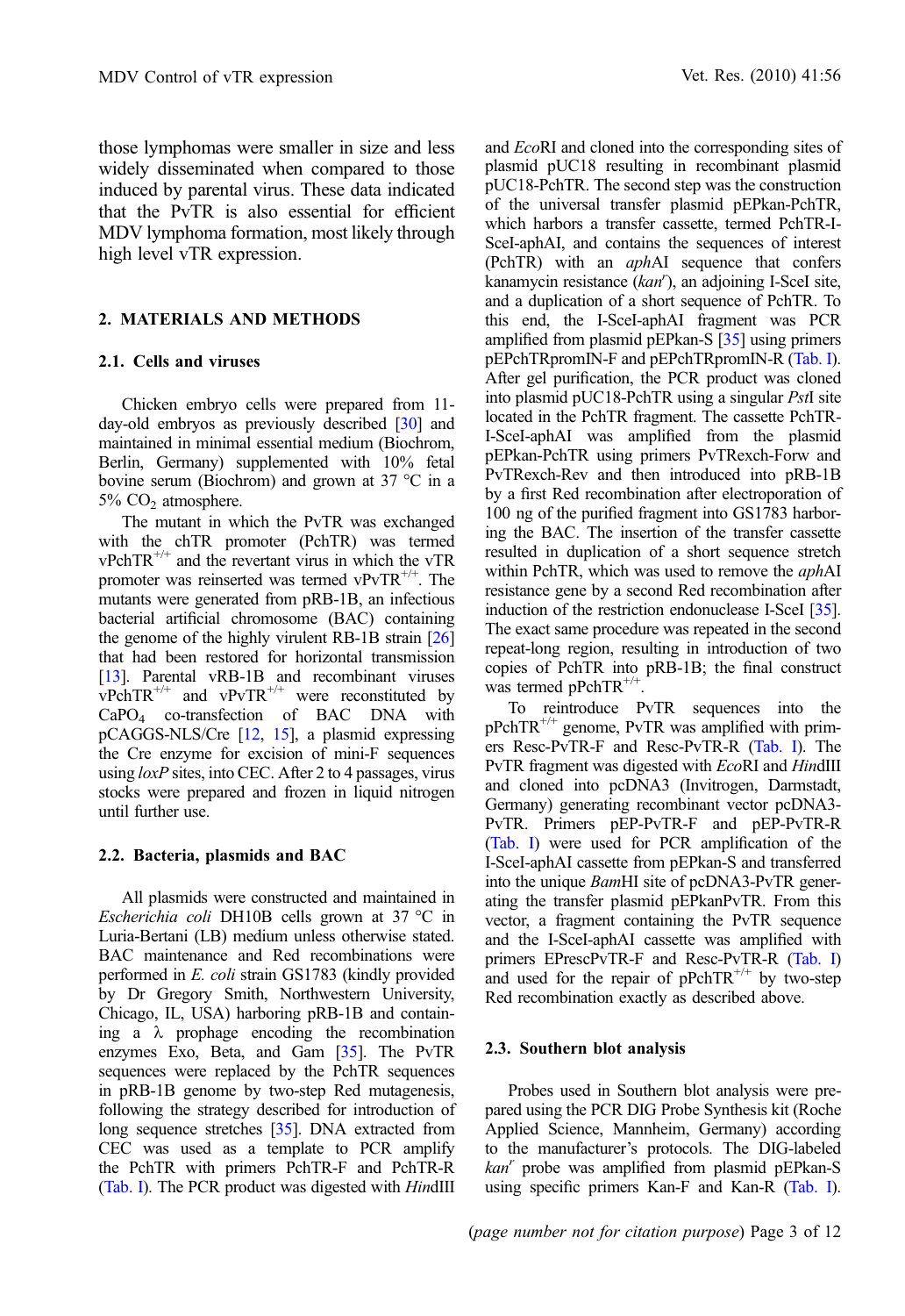Table I. Primers used in this study.

| Primers         | Sequence $5'\rightarrow 3'$                           |                                |
|-----------------|-------------------------------------------------------|--------------------------------|
| PchTR           | AAAAAAGCTTCAAGAGATCGGCGTTGCTTTC                       | Underlined <i>HindIII</i> site |
| PchTR-R         | AAAAGAATTCGCCTCCACCCGCCACGCGTG                        | Underlined EcoRI site          |
| pEPchTRpromIN-F | AAAACTGCAGCTAGCTTGCTGGCGGTGTCCGGAGCAAA                | Underlined <i>PstI</i> site    |
|                 | TCCGCATCTCGAACTGTAGGGATAACAGGGTAATCGATTT              |                                |
| pEPchTRpromIN-R | AAATCTGCAGGCCAGTGTTACAACCAATTAACC                     | Underlined PstI site           |
| PvTRexch-Forw   | CCCCAAAAACCTCTCGCGGCCGACGCGCCCCCAGGGATGTAATTACGTCCC   |                                |
|                 | TCCCCCCTAGGGGGCAGCAGGCCAAGAGATCGGCGTTGCTTTC           |                                |
| PvTRexch-Rev    | G ACACAGCGGAGCCTTCCACCCGCCACGTGTGCCTTCCACCCGCCACGCGTG |                                |
| Resc-PvTR-F     | AAGCTTGACAGGCAGTTGTACACCTG                            | Underlined HindIII             |
| Resc-PvTR-R     | GAATTCCTGAAAGTCAGCGAGTAAAC                            | Underlined EcoRI site          |
| pEP-PvTR-F      | GGATCCGATCCCGCAGACCCCGGCCCACAGGAAGGGGCGGGGCACGTGCAGG  |                                |
|                 | ATGACGACGATAAGTAGGGATAAC                              |                                |
| pEP-PvTR-R      | GGAT CCGGGTAATGCCAGTGTTACAACCA                        |                                |
| EPrescPvTR-F    | CCAAAAACCTCTCGCGGCCGACAGGCAGTTGTACAC CTG              |                                |
| Kan-F           | TAGGGATAACAGGGTAATCGATTTATTC                          |                                |
| Kan-R           | GCCAGTGTTACA ACCAATTAACC                              |                                |
| SB-PchTR-forw   | CAAGAGATCGGCGTTGCTTT                                  |                                |
| SB-PchTR-rev    | CAAGCTAG CTGCAGTCTCAG                                 |                                |
| qRT-PCRvTR-Forw | <b>CCCTAGCCCGCTGAAAGTC</b>                            |                                |
| qRT-PCRvTR-Rev  | CCTAATCGGAGGTATT GATGGTACTG                           |                                |
| vTR-probe       | Fam-CCCTCCGCCCGCTGTTTACTCG-BHQ-1                      |                                |

Page 4 of 12 (

page number not for citation purpose

<span id="page-4-0"></span>Page 4 of 12 (page number not for citation purpose)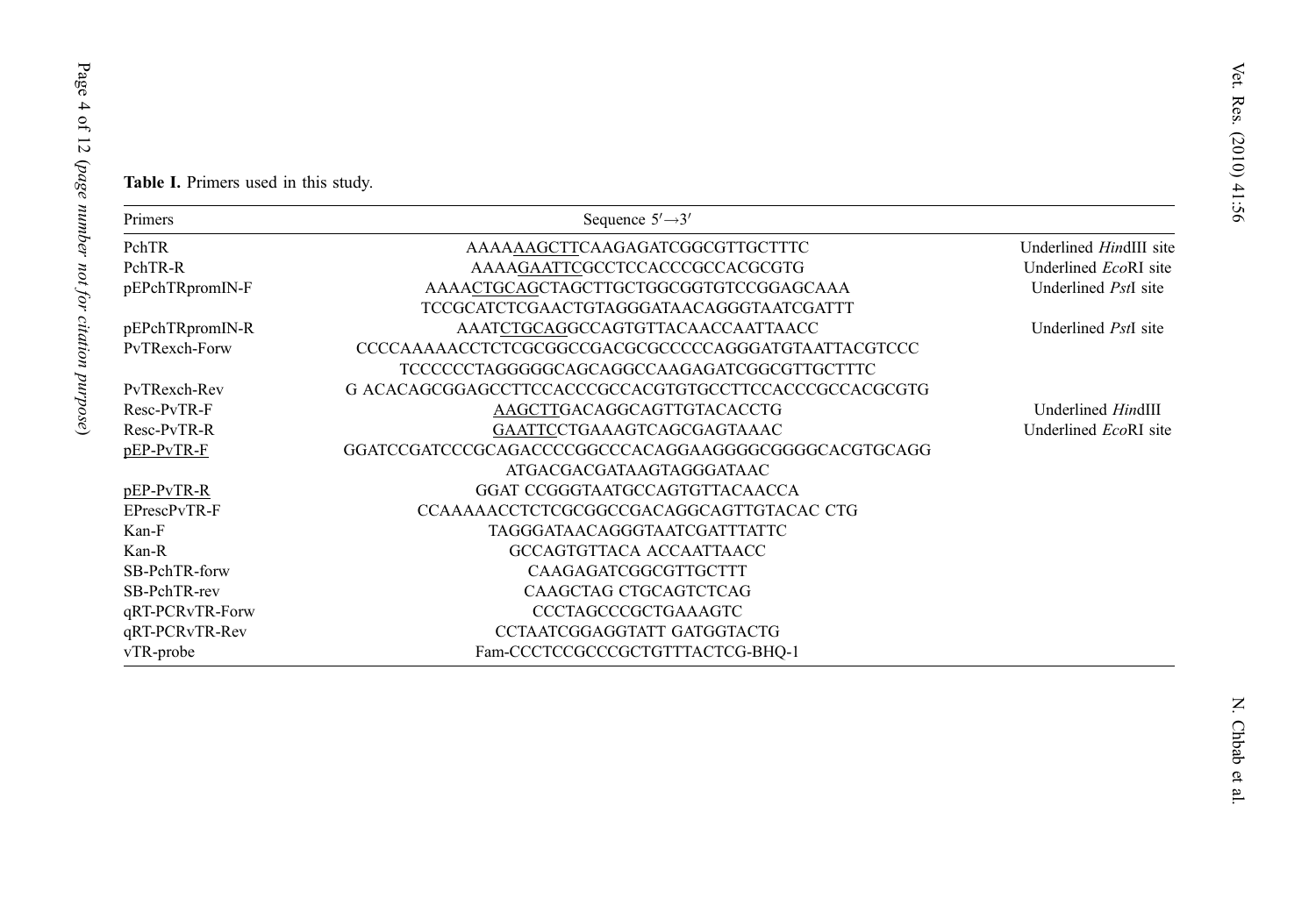The DIG-labeled PchTR probe was amplified with primers SB-PchTR-forw and SB-PchTR-rev ([Tab. I\)](#page-4-0). For Southern blot analyses, DNA digested with *PstI* was separated by 0.8% agarose gel electrophoresis, gels were stained with ethidium bromide, and DNA was transferred to nylon membranes (Amersham, Freiburg, Germany) according to the manufacturer's instructions using  $20 \times$  SSC.

#### 2.4. Measurement of plaque areas

One-million CEC seeded in six-well plates were infected with 100 plaque-forming units (PFU) of the parental virus vRB-1B, the mutant virus vPchTR<sup>+/+</sup> or the rescuant virus vPvTR<sup>+/+</sup>. At day 5 p.i., cells were fixed with 3% paraformaldehyde for 15 min then permeabilized with 0.5% Triton X-100 for 5 min. Cells were incubated in a blocking solution (0.1% Triton X-100, 3% bovine serum albumin in phosphate buffered saline) at room temperature for 20 min. Indirect immunofluorescence (IIF) was performed with an anti-pp38 mouse antibody 011 [\[28,](#page-12-0) [30\]](#page-12-0) followed by a secondary goat antimouse antibody labeled with Alexa Fluor 568 (Invitrogen). Digital images of 75 individual plaques were obtained using an epifluorescence Axiovert S100 inverted microscope and an AxioCam HRc digital camera (Zeiss, Jena, Germany). Plaque areas were measured using the National Institutes of Health ImageJ software<sup>1</sup>, and average plaque sizes and standard deviations were determined for each virus.

#### 2.5. In vitro viral replication

Virus growth curves were determined as previ-ously described [\[25](#page-12-0)]. Briefly,  $1 \times 10^6$  CEC were infected with approximately 100 PFU of parental or mutant viruses. At 0, 24, 48, 72, 96, 120 and 144 h p.i., monolayers were harvested and inoculated onto fresh CEC in triplicate dishes. At day 5 p.i., plaques were stained by IIF as described above. The mean number of plaques was determined for each virus at each time point. Two independent experiments were performed.

#### 2.6. Animal experiments

Commercial white leghorn specific pathogen-free (SPF) chickens (Lohmann Tierzucht, Cuxhaven, Germany) were housed in isolation units. Three groups of 1-day old chickens  $(n = 13)$  were inoculated

subcutaneously with 1 000 PFU of vRB-1B (group 1), the mutant vPchTR<sup>+/+</sup> (group 2) or the rescue virus  $vPvTR^{+/+}$  (group 3). Chickens were evaluated daily for symptoms of MD, euthanized when clinical signs were evident, and examined for gross MD lesions. The experiment was terminated 8 weeks after infection.

The number of viral DNA copies in chicken blood was determined using quantitative PCR (qPCR) assays. Whole blood obtained from the wing vein of infected chickens on days 4, 7, 11, 18, 24, 32 and 42 p.i. was used for DNA extraction using the E-Z 96 blood DNA kit (OMEGA bio-tek). Quantification of MDV genomic copies using qPCR was performed as previously described [\[12,](#page-11-0) [39\]](#page-12-0).

#### 2.7. Relative quantification of vTR expression by qRT-PCR

Total RNAwas extracted from mock-infected CEC or cells infected with either vRB-1B, vPchTR<sup>+/+</sup>.  $vPvTR^{+/+}$  or a virus in which both vTR copies were deleted (vCR1-4<sup>-/-</sup>, [\[36\]](#page-12-0) using the RNeasy Plus Mini Kit (Qiagen, Hilden, Germany) according to the manufacturer instructions. RNA integrity was electrophoretically verified by ethidium bromide staining and by  $OD_{260}/OD_{280}$  nm absorption ratio > 1.95. RNA was then used for qRT-PCR analysis of vTR expression using the TaqMan RNA-to-Ct 1-step kit (Applied Biosystems, Darmstadt, Germany). The sequences of primers (qRT-PCRvTR-Forw, qRT-PCRvTR-Rev) and sequence of the vTR-probe are listed in [Table I.](#page-4-0) The qRT-PCR reaction consisted of  $4 \mu L$  RNA (1 µg), 1× TaqMan RT-PCR mix, 1× TaqMan RT enzyme mix, 900 nM of each primer and 250 nM of probe in a final volume of 20  $\mu$ L. The following experimental run protocol was used: RT step (48  $^{\circ}$ C for 15 min), enzyme in activation (95 $\degree$ C for 10 min), denaturation, amplification/extension program repeated 40 times (95 °C for 15 s, 60 °C for 1 min). All qRT-PCR assays were performed in an ABI Prism 7500 Fast Real-Time PCR System (Applied Biosystems), and the results were analyzed with the Sequence Detection Systems version V2.0.3 software using the comparative Ct method  $(2^{-\Delta\Delta C})$  of relative quantification.

#### 3. RESULTS

#### 3.1. Construction of recombinant MDV

MDV contains in its genome two copies of  $t<sup>1</sup>$  <http://rsb.info.nih.gov/ij/> the vTR gene located in the BamHI L fragment,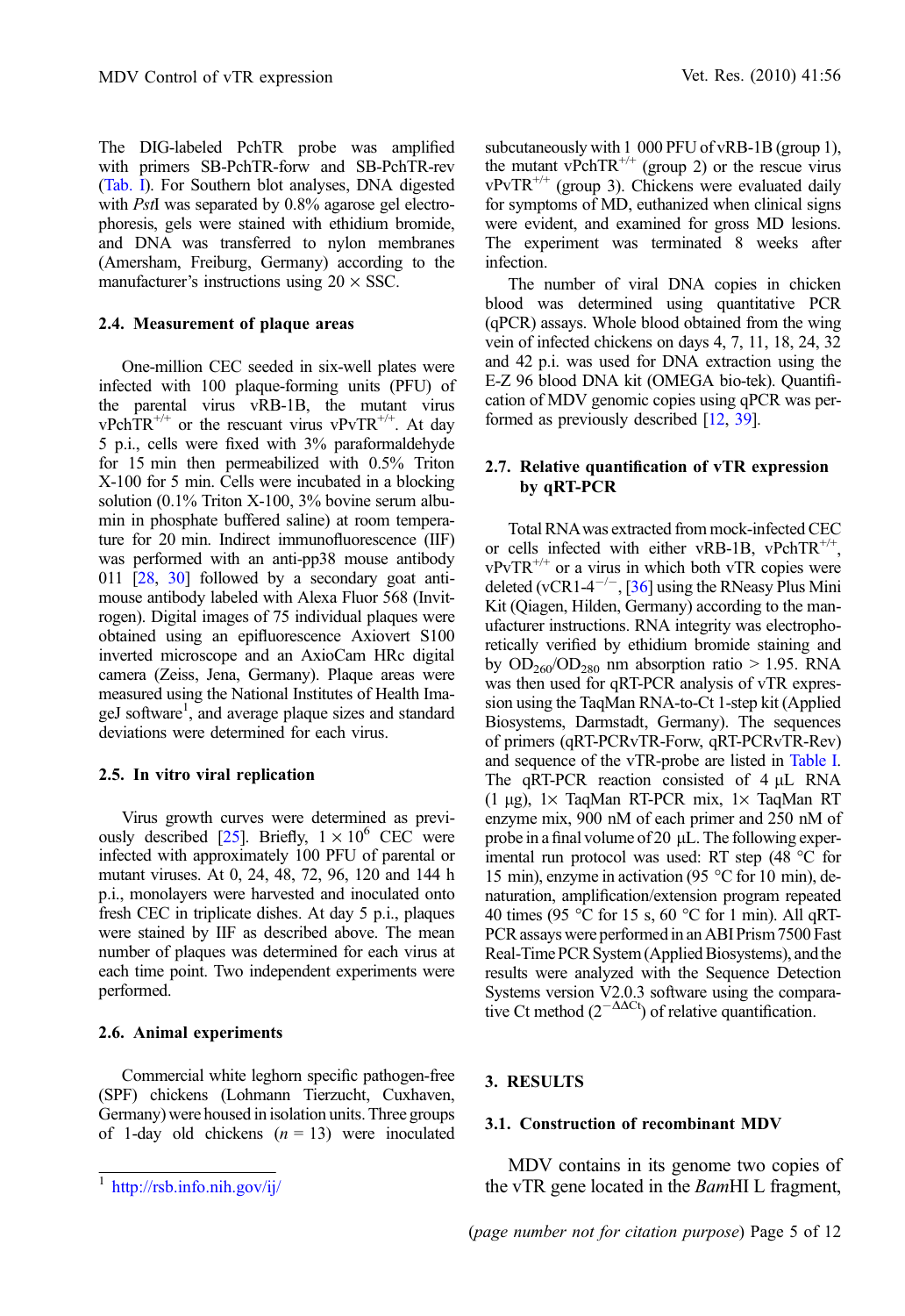

Figure 1. Restriction fragment length polymorphism and Southern blot analysis of recombinant MDV BAC. DNA of pRB-1B and mutant BAC derived thereof was prepared, digested with PstI, and separated on a 0.8% agarose gel together with 1-Kb marker (M, Promega) and a Dig-labeled marker (M-D). Southern blot analysis was performed using PCR-generated digoxigenin-labeled probes using oligonucleotide primers specific for the kanamycin cassette (middle panel) or the PchTR sequence (right panel).

which is found in both the TRL and IRL region [[7\]](#page-11-0). An MDV mutant, in which both copies of the PvTR were replaced by the PchTR, was generated from  $pRB-1B$   $[26]$  $[26]$  using a two-step Red-mediated mutagenesis strategy that allows for markerless manipulation of BAC DNA as previously described [\[35](#page-12-0)]. Genomic DNA of each clone generated during each recombination step was then analyzed by PCR, restriction fragment length polymorphism (RFLP) using BamHI (data not shown) or PstI digestion and by Southern blotting using probes specific for the kanamycin cassette or the PchTR sequence. Theoretical genomic modifications of BAC DNA were confirmed for each BAC clone (Fig. 1). We could show that no spurious rearrangements occurred during the genetic manipulation as shown by RFLP, although minor sequence modifications or rearrangements

Page 6 of 12 (page number not for citation purpose)

cannot formally be excluded. Similarly, revertant BAC  $pPvTR^{+/+}$  with two copies of PvTR reinserted into the mutant  $pPchTR^{+/+}$  was generated following the same procedure and analyzed with the same methods (Fig. 1).

#### 3.2. PchTR induces low levels of vTR in vitro

In order to determine the effect on vTR expression when PvTR is replaced with its chicken counterpart PchTR, CEC were infected with either vRB-1B, the mutant virus  $vPchTR^{+/+}$  or the rescuant  $vPvTR^{+/+}$  virus. At 48 h p.i., total RNA was extracted from infected cells and used as a template for a qRT-PCR analysis of vTR expression. At 48 h p.i., vTR expression was 3-fold lower in cells infected with the mutant virus when compared to that in cells infected with parental vRB-1B or the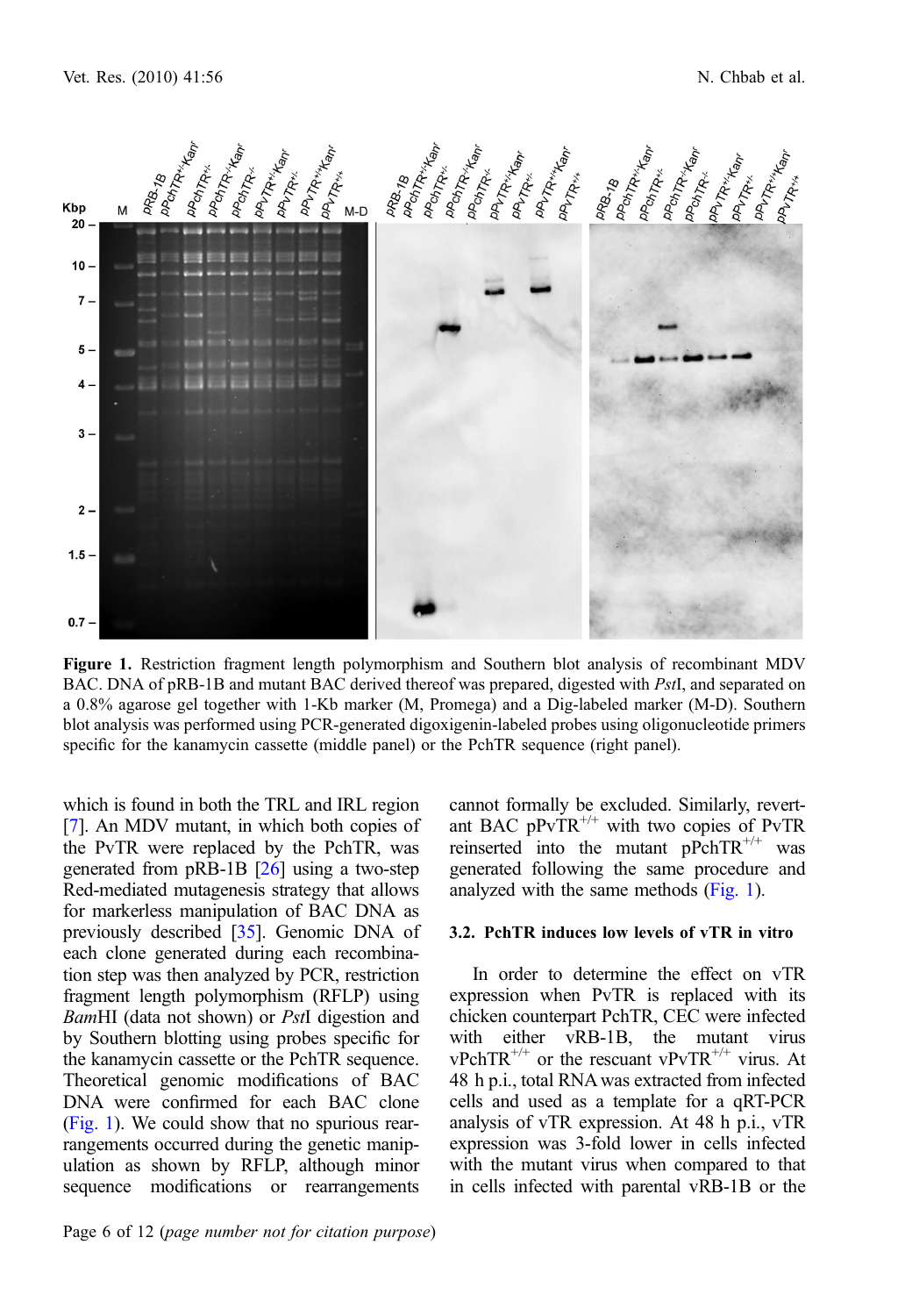<span id="page-7-0"></span>

Figure 2. Relative quantification of vTR RNA in infected CEC. CEC were mock infected (MI) or infected with either the parental virus vRB-1B, the mutant virus vPchTR<sup>+/+</sup>, the rescuant virus  $vPvTR^{+/+}$  or a virus deleted for both vTR copies  $(vCR1-4^{-/-})$ . At 48 h p.i., total RNA was extracted and used for qRT-PCR analysis of vTR expression. Relative expression of vTR gene was normalized to cellular GAPDH expression levels. Error bars represent standard error of the mean of two independent experiments at the 48 h time point.

rescuant virus (Fig. 2). In mock-infected cells and in cells infected with a virus in which both vTR copies were deleted, vCR1-4<sup>-/-</sup> [\[36](#page-12-0)], vTR expression was not detectable (Fig. 2). We concluded that the PchTR has lower transcriptional activity in avian cells than PvTR and that the promoter was therefore not under the control of a virus-derived factor.

#### 3.3. vTR levels do not affect MDV replication in vitro

Parental vRB-1B, mutant vPchTR<sup>+/+</sup> and the  $vPvTR^{+/+}$  viruses were assessed for in vitro growth properties by analyzing plaque sizes [\(Fig. 3A](#page-8-0)) and growth kinetics [\(Fig. 3B\)](#page-8-0). Determination of the mean plaque areas demonstrated that there was no discernable difference when vPchTR and vPvTR<sup>+/+</sup> were compared to vRB-1B ( $p = 0.25$  and  $p = 0.7$ , respectively) ([Fig. 3A](#page-8-0)). Similarly, growth kinetics of the mutant vPchTR<sup> $^{+/+}$ </sup> virus were virtually indistinguishable from those of the parental vRB-1B or the rescuant vPvTR<sup>+/+</sup> virus ([Fig. 3B\)](#page-8-0). From the results of the in vitro growth properties of the generated mutant viruses we concluded that the mutant  $vPchTR^{+/+}$  virus was similar to parental vRB-1B with respect to the growth characteristics in cultured cells and that vTR expression levels do not influence MDV replication in vitro.

#### 3.4. vTR levels do not affect MDV cytolytic replication in vivo

The next series of experiments addressed in vivo replication of vPchTR<sup> $^{+/+}$ </sup> in the natural host. Three groups of 1-day-old chickens were infected subcutaneously with either vRB-1B,  $vPchTR^{+/+}$  or  $vPvTR^{+/+}$ . On days 4, 7, 11, 14, 21, 28, 35 and 42 after infection, whole blood samples were collected from infected animals. Copy numbers of viral genomes were determined and the results are summarized in [Figure 4.](#page-9-0) Both vPchTR<sup>+/+</sup> and vPvTR<sup>+/+</sup> viruses maintained virus replication rates virtually similar to those of vRB-1B, except that on day 35 p.i. viremia levels were slightly higher in birds infected with  $vPvTR^{+/+}$  when compared with those infected with the mutant or the parental virus. However, the difference was not statistically significant  $(p = 0.3)$  and  $vPvTR^{+/+}$  viral loads reached values virtually identical to those of wild-type and mutant viruses at day 42 p.i. Taken together, the results showed that replacement of PchTR in place of PvTR in the genome of MDV does not impair the ability of the mutant virus to replicate in vivo.

#### 3.5. Mutant MDV harboring the chTR promoter is impaired in lymphoma formation and dissemination

To investigate the role of vTR in MDV induced lymphomagenesis, chickens infected with either the vPchTR<sup> $^{+/+}$ </sup> mutant virus, the parental virus vRB-1B or the rescuant virus  $vPvTR^{+/+}$  were monitored for clinical signs and gross pathological lesions. MD incidence was evaluated up to 56 days p.i. at which time all surviving chickens were sacrificed and examined for gross MD lesions. Infection with  $vPchTR^{+/+}$  induced a significant reduction in tumor incidence (46%,  $p < 0.05$ ) in comparison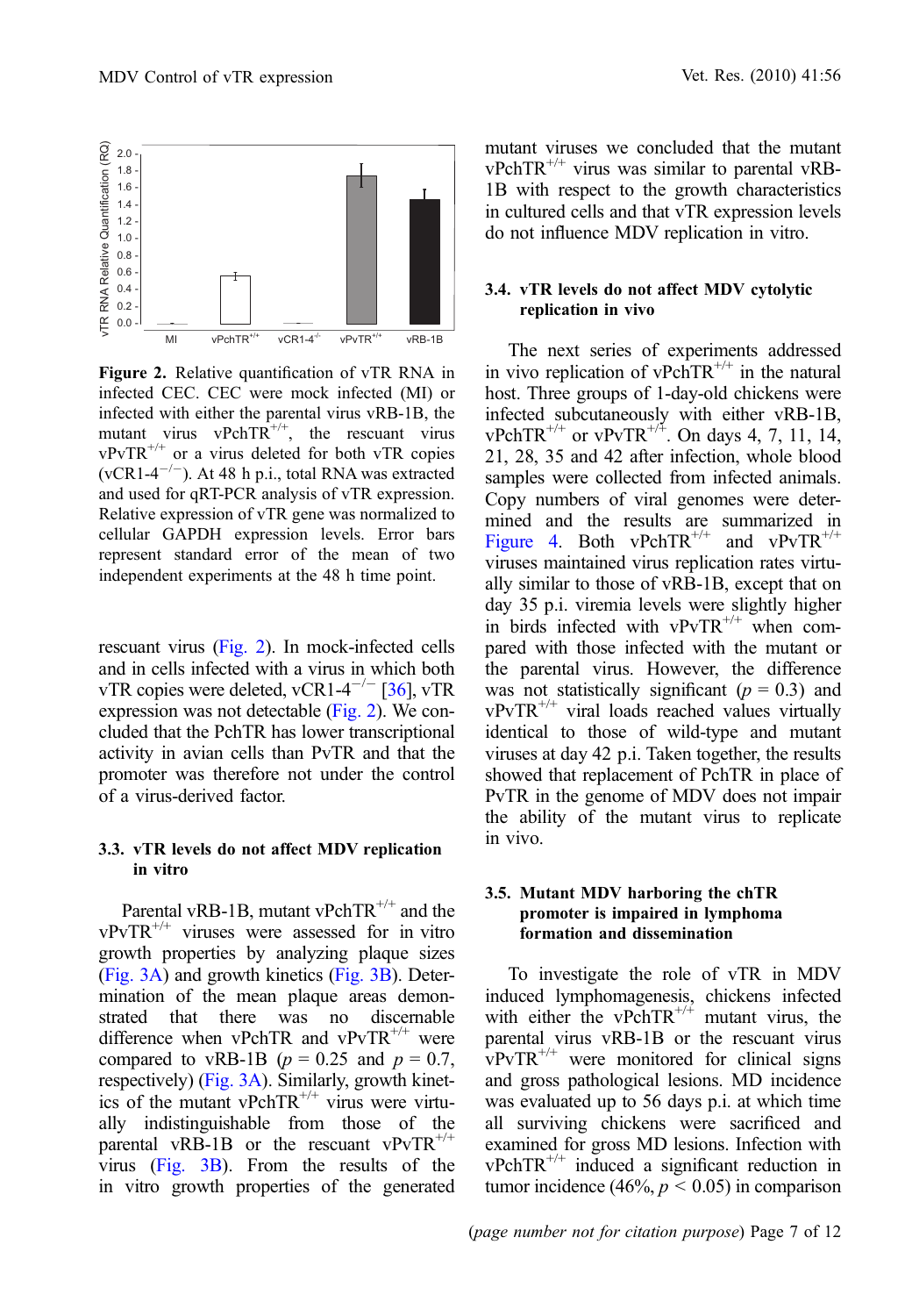<span id="page-8-0"></span>

**Figure 3.** (A) Relative plaque sizes induced by vRB-1B, vPchTR<sup>+/+</sup> or rescuant virus vPvTR<sup>+/+</sup>. CEC were infected with the viruses and at day 5 p.i. cells were analyzed by IIF with anti-pp38 MAb 011 and Alexa Fluor 568 goat anti-mouse IgG (Molecular Probes). For each virus, 75 random plaques were photographed with a digital camera (Axiovert 25 with Axiocam, Zeiss) and plaque sizes were determined using ImageJ software. The mean plaque area of the wild type vRB-1B virus was set to 100%, and average relative plaque areas of  $vPchTR^{+/+}$  and the  $vPvTR^{+/+}$  were calculated. Means and standard deviations (error bars) are given. (B) Multistep growth kinetics of vRB-1B, vPchTR<sup>+/+</sup> and vPvTR<sup>+/+</sup>. One-million CEC were infected with approximately 100 PFU of the indicated virus. At the given times p.i., cells were trypsinized, titrated and coseeded with fresh CEC. At day 5 p.i., cells were fixed; permeabilized and viral plaques were counted after IIF. Mean virus titers and standard deviations (error bars) of the results of two independent experiments are shown.

to vRB-1B (92%) or vPvTR<sup>+/+</sup> (85%). The difference in the percentage of birds developing tumors after infection with vRB-1B (92%) and vPvTR<sup>+/+</sup>  $(85%)$  was not significant  $(p = 0.56)$ .

As regards to the pattern of lymphoma distribution, we observed that tumors in the vPchTR+/+ group were less disseminated since only 31% of chickens developed tumors at more than two distinct organ sites relative to 84% in the vRB-1B group and 54% in the revertant group [\(Fig. 5](#page-10-0)). These results showed that vPchTR<sup>+/+</sup> differs from vRB-1B and vPvTR<sup>+/+</sup> in terms of tumorigenic potential in the natural host. Moreover, we could demonstrate that high levels of vTR controlled by the virus promoter are essential for MDV pathogenesis and can influence disease progression.

#### 4. DISCUSSION

MDV is among the most oncogenic herpesviruses known [\[3\]](#page-11-0) and the only virus known to date that encodes its own telomerase RNA (vTR). Evidence regarding the role of vTR in pathogenesis [[36\]](#page-12-0) highlighted the importance of telomerase in cancer development but raised new questions regarding the mechanism by which expression of vTR contributes to oncogenesis.

Functional analyses have shown that vTR can reconstitute telomerase activity by interacting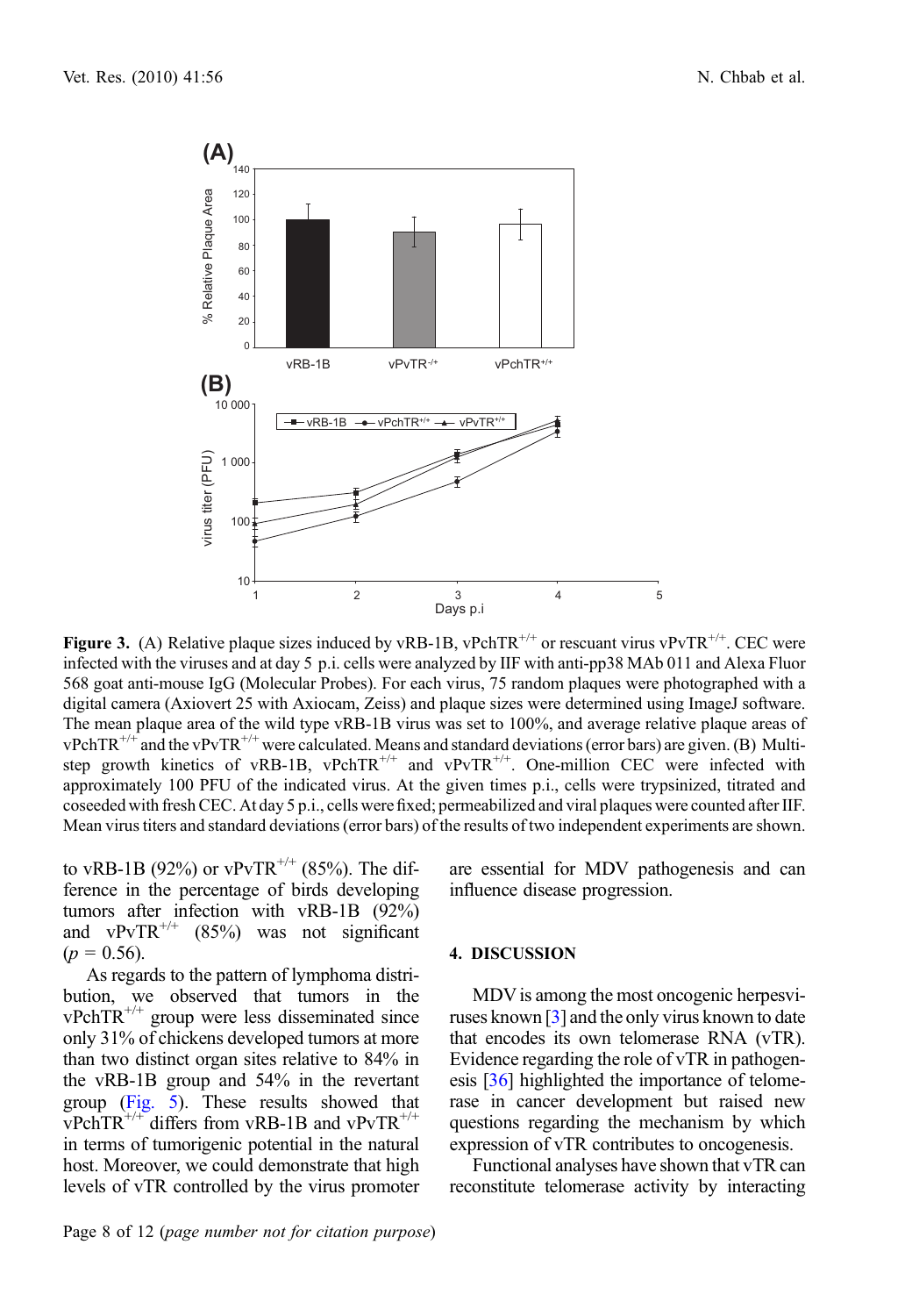<span id="page-9-0"></span>

Figure 4. High levels of vTR are dispensable for MDV cytolytic replication in vivo. Total DNA isolated from whole blood samples taken at days 4, 7, 11, 14, 21, 28, 35 and 42 p.i. from chickens infected with vPchTR<sup>+/+</sup>, vPvTR<sup>+/+</sup> or the parental vRB-1B were used for qPCR analysis of the viral ICP4 gene and a host gene (iNOS). Mean viral loads are given as copies of ICP4 per  $1 \times 10^6$  copies of chicken iNOS. No statistically significant differences in viremia levels were observed between groups infected with  $vPchTR^{+/+}$ ,  $vPvTR^{+/+}$  or  $vRB-1B$ . Graphs represented the means of 13 chickens per group and standard deviations are given (error bars).

with TERT more efficiently than chTR does [\[7,](#page-11-0) [8](#page-11-0)]. Interestingly, telomerase activity during MDV infection is increased in lymphocytes, the target cells for transformation, and was associated with high levels of vTR expression [\[33\]](#page-12-0). These data suggested that chTR is the limiting factor and that high copy numbers of vTR are a precondition for increasing telomerase activity and promoting cell immortalization.

Regulation of telomerase activity varies among vertebrates and is achieved through TR and TERT expression at various levels such as transcriptional control and subcellular localization of each component. Modulation of telomerase, which involves a complex network of transcription factors and cis-acting sequences, was mainly studied in model organisms and man [\[22\]](#page-12-0). With respect to telomerase regulation, the chicken has many features in common with man such as age being associated with telomere shortening [[6\]](#page-11-0) or telomerase downregulation in most somatic cells and tissues during embryonic and postnatal development [\[34\]](#page-12-0). As described for the hTR promoter, sequence analysis of the chTR and vTR promoter revealed common transcription factor binding sites that are involved in maintaining basal TR expression levels. Importantly, this analysis identified cis elements specifically involved in vTR

transcriptional regulation including three E-boxes and an EBS site [\[7,](#page-11-0) [33](#page-12-0)]. Existence of additional transcription factor binding sites on the vTR promoter implied other levels of control for vTR expression.

Our study aimed at determining whether vTR promoter sequences are required for lymphomagenesis. To test this hypothesis, we used the highly oncogenic RB-1B strain of MDV to generate a mutant virus termed vPchTR<sup> $^{+/+}$ </sup> harboring the chicken TR promoter in lieu of the vTR promoter. We showed by qRT-PCR that, when compared with parental and revertant viruses, vPchTR<sup>+/+</sup> had reduced levels of vTR expression in culture cells confirming that vTR promoter has a stronger transcriptional activity than its chicken counterpart ([Fig. 2\)](#page-7-0). Additionally, we showed that vPchTR<sup> $^{+/+}$ </sup> replication was not impaired in vitro since  $vPchTR^{+/+}$  replicates with levels similar to those of the parental and revertant viruses [\(Fig. 3](#page-8-0)). This result further suggested that no spurious rearrangement occurred during genetic manipulation of the BAC DNA. Importantly, in vivo replication of vPchTR<sup> $^{++}$ </sup> was also similar to the wild-type and the rescuant viruses (Fig. 4). Thus, our results correlate well with those of Trapp et al. [[36](#page-12-0)] who showed that vTR expression is dispensable for MDV lytic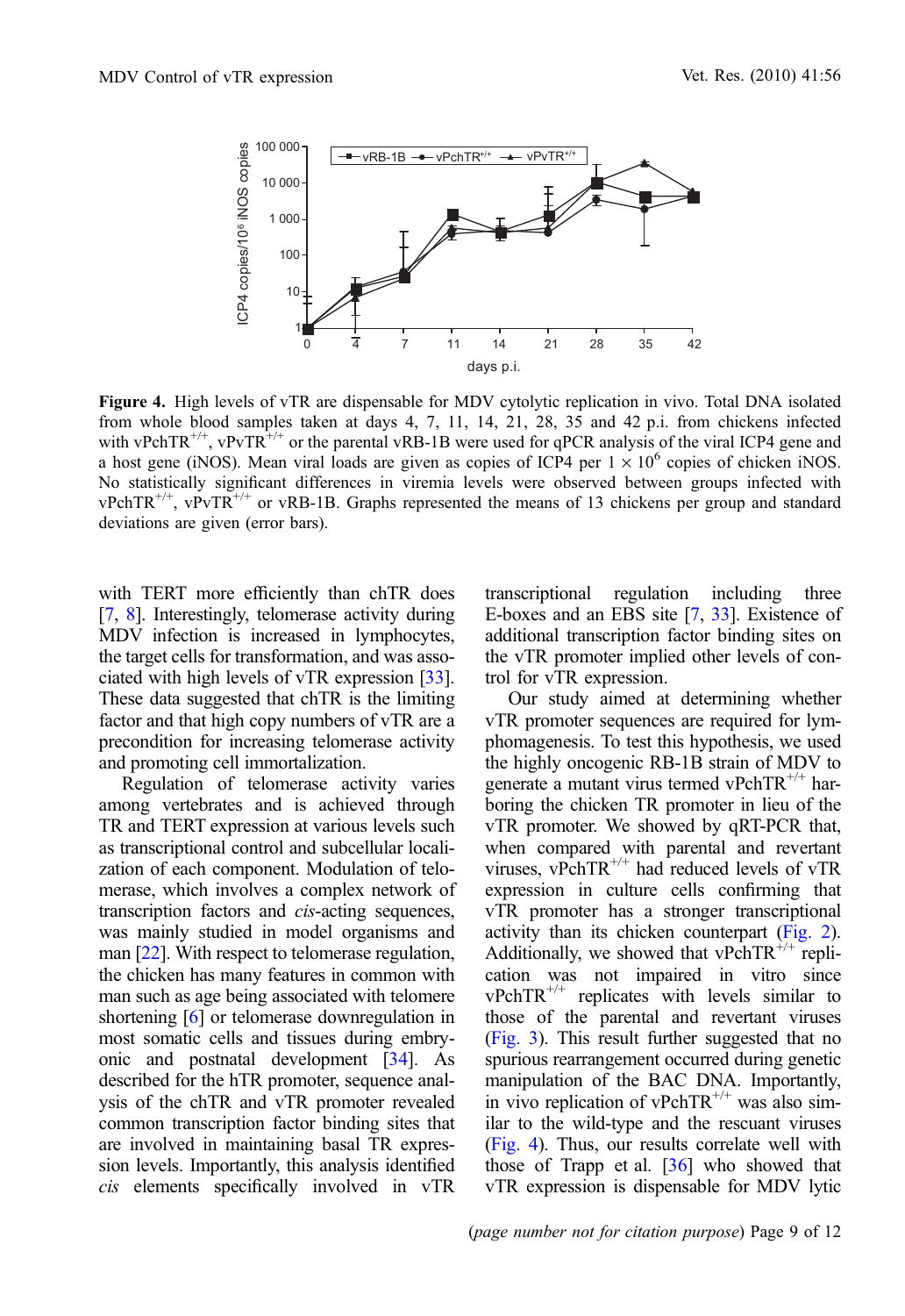<span id="page-10-0"></span>

Figure 5. Mutant virus harboring two copies of the chTR promoter is attenuated. Animals were inoculated subcutaneously with 1 000 PFU of either vRB-1B, vPchTR<sup>+/+</sup> or vPvTR<sup>+/+</sup>. During the course of the experiment, moribund birds were sacrificed and necropsied. At the end of the experiment (8 weeks p.i.), surviving birds were also necropsied and evaluated for MD. Morbidity and lymphoma incidences were recorded. Lymphomas induced by mutant viruses harboring two copies of the chTR promoter showed an altered dissemination pattern within individual chickens. The values correspond to the percentage of birds infected with the indicated viruses, which failed to develop lymphoma (0), in which less than (< 2) or equal to or more than two sites of lymphoma manifestation (greater or equal to 2) were observed.

replication and the establishment of latency, indicating that vTR serves a role supporting tumorigenesis rather than affecting tumorigenesis through a failure to efficiently replicate lytically. Consistent with this interpretation, our in vivo experiment revealed that high levels of vTR are essential for MDV pathogenesis and for disease progression. Lymphomagenesis in chickens infected with the vPchTR<sup> $^{+/+}$ </sup> mutant was reduced by 54% in comparison to the wildtype and rescuant viruses (Fig. 5). Moreover, lesions in animals infected with the mutant virus were smaller in size and less disseminated, results virtually identical to those obtained earlier with vTR deletion mutants

[[36](#page-12-0)]. Our data thus confirm that vTR expression is not only important for MDV lymphomagenesis but expression levels controlled by the virus are necessary for its tumorigenic function.

vTR can result in increased telomerase activity in concert with chTERT in vitro [[8\]](#page-11-0). In addition to the role of vTR in the telomerase complex, some of its pro-oncogenic functions seem to be independent of telomerase action. Correlation between expression of vTR and its oncogenic properties have been demonstrated in DF-1 cells, in which telomerase activity is undetectable. vTR expression led to morphological alterations in DF-1 cells similar to those observed after expression of the bona fide MDV oncoprotein, Meq [\[36](#page-12-0)]. Meq is a nuclear oncoprotein essential for MDV lymphomagenesis that acts as a regulator of transcription [\[21](#page-12-0)]. Depending on its dimerization partner, it can induce either transcriptional activation or suppression [\[18\]](#page-12-0). Like vTR, Meq is expressed during both lytic and latent infection and higher levels of Meq have been detected in tumor cells and in lymphoid cell line transformed by MDV [[14](#page-11-0), [27\]](#page-12-0). Interestingly, higher transcriptional levels of Meq have also been associated with higher levels of telomerase activity in lymphocytes and tumor formation in chickens. A previous mutational study of AP-1 site in the vTR promoter did not have any effect on the transcriptional activity of vTR promoter in MSB-1 cells expressing Meq [[33](#page-12-0)]. Consistent with this data, attempts to identify Meq binding sites on MDV genome through ChIP experiments failed to identify Meq binding in the vTR pro-moter [\[18\]](#page-12-0). Based on these results, it is conceivable that Meq might indirectly transactivate vTR expression through dimerization with one of its cellular partners. It is notable that Meq/ c-Jun heterodimers transactivate c-Myc expression [\[18,](#page-12-0) [19](#page-12-0), [23](#page-12-0)] and that c-Myc binding sites are present on the vTR promoter. The presence of E-Boxes in the vTR promoter is compatible with a direct effect of proteins of the bHLH-Zip superfamily like the Myc/Mad/Max transcription factors that regulate many cellular functions, including proliferation, differentiation, and apoptosis. The ability of c-Myc to bind to the vTR promoter and transactivate vTR gene expression has been revealed in vitro by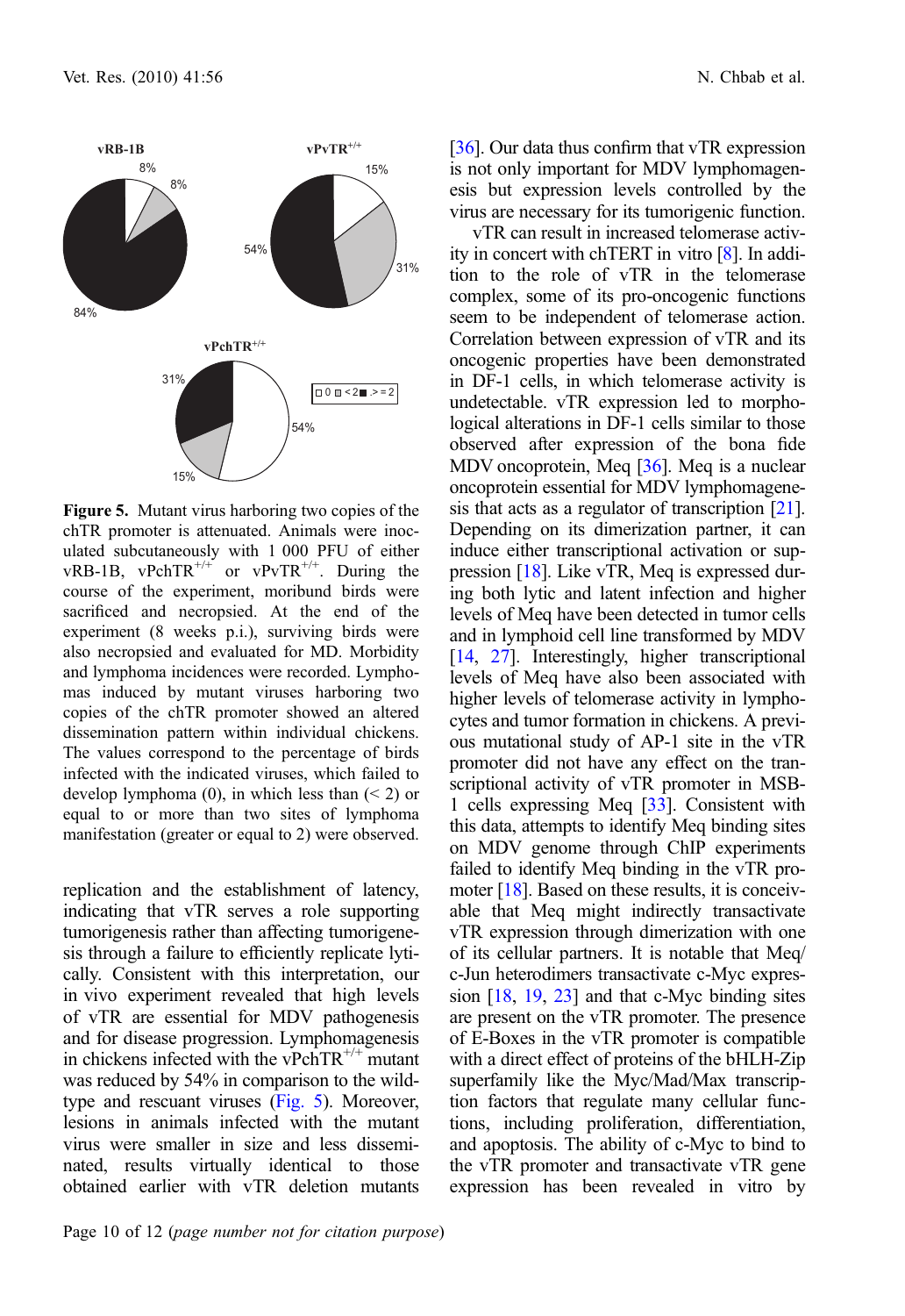<span id="page-11-0"></span>overexpression assays in LMH cells [\[33\]](#page-12-0). ChIP experiments also showed that endogenously expressed c-Myc can interact with the vTR promoter region containing E-Boxes 2 and 3 in MSB-1 cells [[33](#page-12-0)].

As mentioned earlier, MDV vTR is both a lytic and a latent gene since it is expressed in MDV-infected CEC and in MDV-transformed lymphoblastoid cell lines [\[33,](#page-12-0) [36](#page-12-0)]. Semi-quantitative RT-PCR analysis of vTR expression showed that the level of vTR in lymphoid cells is 17-fold higher than in CEC undergoing lytic replication. The fact that c-Myc is also expressed in both lytically and latently infected cells strongly suggests that additional factors are involved in vTR transcriptional activation. Shkreli et al. suggested that Ets-1 might be a factor involved in vTR transcriptional regulation and analysis of the EBS site located on vTR promoter sequence revealed the presence of specific binding domain for three Ets pro-teins, PU.1, Ets-1 and PEA3 [[33](#page-12-0)]. However, only Ets-1 appeared to be a potential candidate because of high levels of Ets-1 expression in lymphoid tissues in mature birds.

To conclude, we have shown here that expression of vTR through its endogenous promoter (PvTR) is essential for MDV lymphomagenesis. Further studies identifying the specific vTR promoter elements causing increased levels of vTR expression and their importance in vivo will help delineate the pathogenesis of MDV-induced deadly lymphoma.

Acknowledgments. This study was supported by<br>a grant from the National Institutes of a grant from the National Institutes of Health (5R01CA127238) to N. Osterrieder and K.W. Jarosinski and by unrestricted funds made available to N. Osterrieder from the Freie Universität Berlin.

#### REFERENCES

[1] Blackburn E.H., Switching and signaling at the telomere, Cell (2001) 106:661–673.

[2] Calnek B.W., Marek's disease – a model for herpesvirus oncology, Crit. Rev. Microbiol. (1986) 12:293–320.

[3] Calnek B.W., Pathogenesis of Marek's disease virus infection, Curr. Top. Microbiol. Immunol. (2001) 255:25–55.

[4] Davison A., Comments on the phylogenetics and evolution of herpesviruses and other large DNA viruses, Virus Res. (2002) 82:127–132.

[5] Davison A.J., Evolution of the herpesviruses, Vet. Microbiol. (2002) 86:69–88.

[6] Delany M.E., Krupkin A.B., Miller M.M., Organization of telomere sequences in birds: evidence for arrays of extreme length and for in vivo shortening, Cytogenet. Cell Genet. (2000) 90:139–145.

[7] Fragnet L., Blasco M.A., Klapper W., Rasschaert D., The RNA subunit of telomerase is encoded by Marek's disease virus, J. Virol. (2003) 77:5985–5996.

[8] Fragnet L., Kut E., Rasschaert D., Comparative functional study of the viral telomerase RNA based on natural mutations, J. Biol. Chem. (2005) 280:23502– 23515.

[9] Harley C.B., Futcher A.B., Greider C.W., Telomeres shorten during ageing of human fibroblasts, Nature (1990) 345:458–460.

[10] Harley C.B., Vaziri H., Counter C.M., Allsopp R.C., The telomere hypothesis of cellular aging, Exp. Gerontol. (1992) 27:375–382.

[11] Hiyama K., Hirai Y., Kyoizumi S., Akiyama M., Hiyama E., Piatyszek M.A., et al., Activation of telomerase in human lymphocytes and hematopoietic progenitor cells, J. Immunol. (1995) 155:3711–3715.

[12] Jarosinski K.W., Osterrieder N., Nair V.K., Schat K.A., Attenuation of Marek's disease virus by deletion of open reading frame RLORF4 but not RLORF5a, J. Virol. (2005) 79:11647–11659.

[13] Jarosinski K.W., Margulis N.G., Kamil J.P., Spatz S.J., Nair V.K., Osterrieder N., Horizontal transmission of Marek's disease virus requires US2, the UL13 protein kinase, and gC, J. Virol. (2007) 81:10575–10587.

[14] Jones D., Lee L., Liu J.L., Kung H.J., Tillotson J.K., Marek disease virus encodes a basic-leucine zipper gene resembling the fos/jun oncogenes that is highly expressed in lymphoblastoid tumors, Proc. Natl. Acad. Sci. USA (1992) 89:4042–4046.

[15] Kamil J.P., Tischer B.K., Trapp S., Nair V.K., Osterrieder N., Kung H.J., vLIP, a viral lipase homologue, is a virulence factor of Marek's disease virus, J. Virol. (2005) 79:6984–6996.

[16] Kim N.W., Piatyszek M.A., Prowse K.R., Harley C.B., West M.D., Ho P.L., et al., Specific association of human telomerase activity with immortal cells and cancer, Science (1994) 266:2011–2015.

[17] Kingham B.F., Zelnik V., Kopacek J., Majerciak V., Ney E., Schmidt C.J., The genome of herpesvirus

(page number not for citation purpose) Page 11 of 12